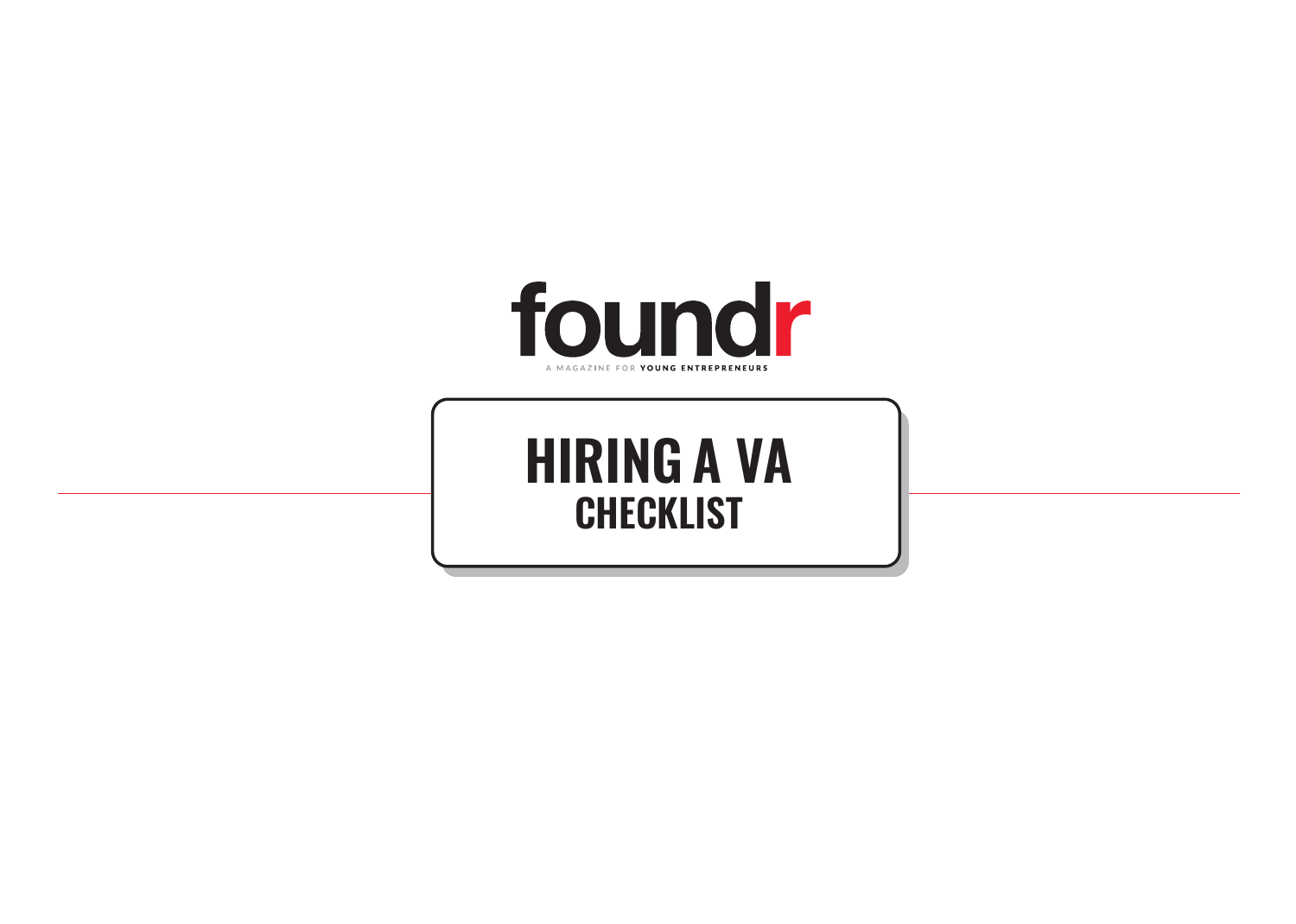## **HIRING A VA CHECKLIST**

## **JOB POST**

|                   | $\star$ Please Check |
|-------------------|----------------------|
| <b>Prefer to:</b> |                      |
| Hire yourself     |                      |
| Use an agency     |                      |
|                   |                      |
| <b>Budget:</b>    |                      |
| $$0-5$            |                      |
| $$6-10$           |                      |
| \$10-15           |                      |
| \$15-20           |                      |

### **Estimated hours per week:**

| $0 - 5$         |  |
|-----------------|--|
| $6 - 10$        |  |
| $11 - 15$       |  |
| $16 - 20$       |  |
| $21 - 30$       |  |
| 30-40           |  |
| $\frac{1}{40+}$ |  |
|                 |  |

| <b>Full-time</b> |  |
|------------------|--|
| Part-time        |  |
| <b>Flexible</b>  |  |

#### **TimeZone:**

| Same                |  |
|---------------------|--|
| Opposite            |  |
| 0-3 hour variation  |  |
| 3-6 hour variation  |  |
| 6-9 hour variation  |  |
| 9-12 hour variation |  |
| Don't care          |  |
|                     |  |

П

 $\Box$ 

 $\Box$ 

 $\Box$ 

| * Please Check | *Please Check | * Please Check |
|----------------|---------------|----------------|
|                |               |                |

| Location/Cultural Preference: |  |
|-------------------------------|--|
| Doesn't matter                |  |
| North American                |  |
| Western Europe                |  |
| Eastern Europe                |  |
| India/Southern Asia           |  |
| Fastern Asia                  |  |
| Middle Fast & Central Asia    |  |
| Central & South America       |  |
| Africa                        |  |
| Australia/Oceania             |  |
|                               |  |

## **Expected Response Time**

| Immediate       |  |
|-----------------|--|
| 0-1 Hour        |  |
| 1-3 Hours       |  |
| 3-7 Hours       |  |
| Same Day        |  |
| Within 24 hours |  |
| Within 48 houts |  |
|                 |  |

### **Your required frequency of reporting**

| Hourly     |  |
|------------|--|
| Half-daily |  |
| Daily      |  |
| Weekly     |  |
| Monthly    |  |

| Your preferred method of communication |  |  |  |  |
|----------------------------------------|--|--|--|--|
| F-mail                                 |  |  |  |  |
| Skype                                  |  |  |  |  |
| Google Hangouts                        |  |  |  |  |
| <b>Instant Message</b>                 |  |  |  |  |
| Other                                  |  |  |  |  |

#### **Apps required** Microsoft suite  $\Box$ Google Suite  $\Box$ **Mac**  $\Box$ PC  $\Box$ Keynote П Photoshop  $\Box$ **Slack**  $\Box$ **Trello**  $\Box$ **Skype**  $\Box$ Dropbox  $\Box$ Google Drive  $\Box$ Audacity  $\Box$ **Other** П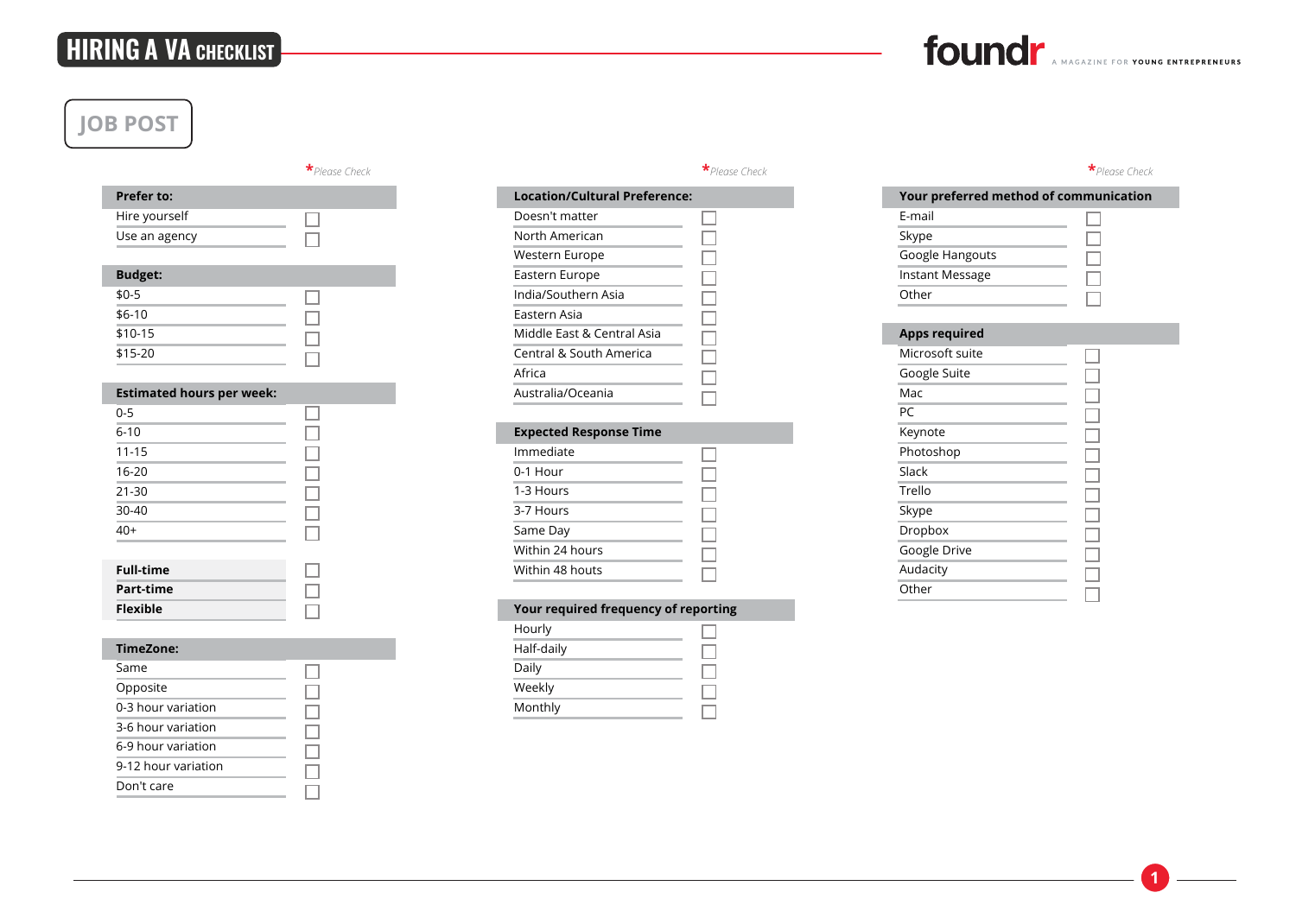# **HIRING A VA CHECKLIST**



|                 | <b>Needs Analysis</b>                                  | * Please Mark Off              |                              |  |                                  |  |                                   |
|-----------------|--------------------------------------------------------|--------------------------------|------------------------------|--|----------------------------------|--|-----------------------------------|
|                 |                                                        | <b>Level of Skill Required</b> |                              |  | <b>Level of English Required</b> |  |                                   |
| <b>CATEGORY</b> | <b>TASK</b>                                            |                                | BEGINNER INTERMEDIATE EXPERT |  | BASIC                            |  | <b>WRITTEN ONLY SPOKEN/FLUENT</b> |
| Personal        | E-mail Management (sorting, flagging, basic replies)   |                                |                              |  |                                  |  |                                   |
| Assistant       | Booking appointments with clients                      |                                |                              |  |                                  |  |                                   |
|                 | Calendar Management (appointment scheduling)           |                                |                              |  |                                  |  |                                   |
|                 | Personal errands                                       |                                |                              |  |                                  |  |                                   |
|                 | <b>Hotel and Flight Booking</b>                        |                                |                              |  |                                  |  |                                   |
| Receptionist    | <b>Receptionist Duties</b>                             |                                |                              |  |                                  |  |                                   |
|                 | Voicemail Checking                                     |                                |                              |  |                                  |  |                                   |
|                 | Appointment Setting (phone calls)                      |                                |                              |  |                                  |  |                                   |
|                 | <b>General Research</b>                                |                                |                              |  |                                  |  |                                   |
| Data            | Transcription (transcribing voicemail, video or audio, |                                |                              |  |                                  |  |                                   |
|                 | podcasts etc.)                                         |                                |                              |  |                                  |  |                                   |
|                 | Recording meeting minutes                              |                                |                              |  |                                  |  |                                   |
|                 | Data Entry in Word, or Google Docs                     |                                |                              |  |                                  |  |                                   |
|                 | Data mining & finding email addresses                  |                                |                              |  |                                  |  |                                   |
|                 | File Management (organizing files using Dropbox,       |                                |                              |  |                                  |  |                                   |
|                 | Drive etc)                                             |                                |                              |  |                                  |  |                                   |
| Social Media    | Manage Social Media Accounts (posting, comments,       |                                |                              |  |                                  |  |                                   |
| Accounts        | replies, private groups)                               |                                |                              |  |                                  |  |                                   |
|                 | Manage your Blog (Basic WordPress Skills, upload,      |                                |                              |  |                                  |  |                                   |
|                 | format, publish)                                       |                                |                              |  |                                  |  |                                   |
|                 | Upload Videos on YouTube                               |                                |                              |  |                                  |  |                                   |
|                 | <b>Moderating Social Media Comments</b>                |                                |                              |  |                                  |  |                                   |
|                 | Posting to accounts                                    |                                |                              |  |                                  |  |                                   |
| Customer        | Answering Customer Service Emails /Tickets / Chat      |                                |                              |  |                                  |  |                                   |
| Support         | Support                                                |                                |                              |  |                                  |  |                                   |
|                 | <b>Sending Client Invoices</b>                         |                                |                              |  |                                  |  |                                   |
|                 |                                                        |                                |                              |  |                                  |  |                                   |
|                 |                                                        |                                |                              |  |                                  |  |                                   |